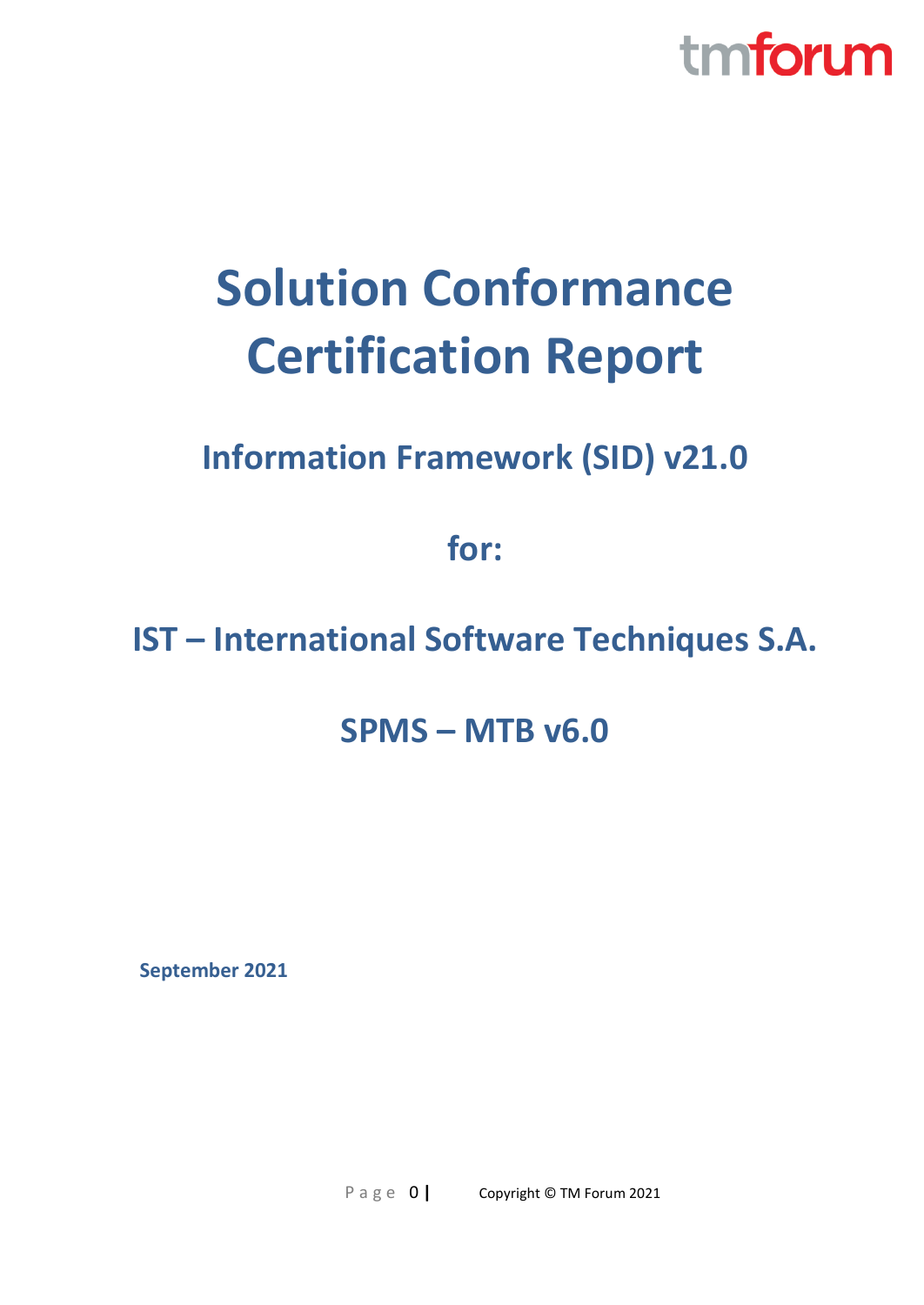### **Table of Contents**

| 1     |                                                                           |  |  |  |  |
|-------|---------------------------------------------------------------------------|--|--|--|--|
| 1.1   |                                                                           |  |  |  |  |
| 1.2   |                                                                           |  |  |  |  |
| 1.3   |                                                                           |  |  |  |  |
| 2     |                                                                           |  |  |  |  |
| 2.1   |                                                                           |  |  |  |  |
| 2.2   |                                                                           |  |  |  |  |
| 2.3   |                                                                           |  |  |  |  |
| 2.4   |                                                                           |  |  |  |  |
| 2.5   |                                                                           |  |  |  |  |
| 2.6   |                                                                           |  |  |  |  |
| 3     |                                                                           |  |  |  |  |
| 3.1   |                                                                           |  |  |  |  |
| 3.2   |                                                                           |  |  |  |  |
| 3.2.1 |                                                                           |  |  |  |  |
| 3.2.2 | Information Framework Adoption Conformance Scoring Methodology 13         |  |  |  |  |
| 3.2.3 | Additional Notes on Information Framework Conformance Adoption scoring:14 |  |  |  |  |
| 3.3   |                                                                           |  |  |  |  |
| 3.4   |                                                                           |  |  |  |  |

### <span id="page-1-0"></span>**List of Tables**

| Table 1 - TM Forum Information Framework Adoption Conformance - Scoring Rules 14 |  |
|----------------------------------------------------------------------------------|--|
|                                                                                  |  |
|                                                                                  |  |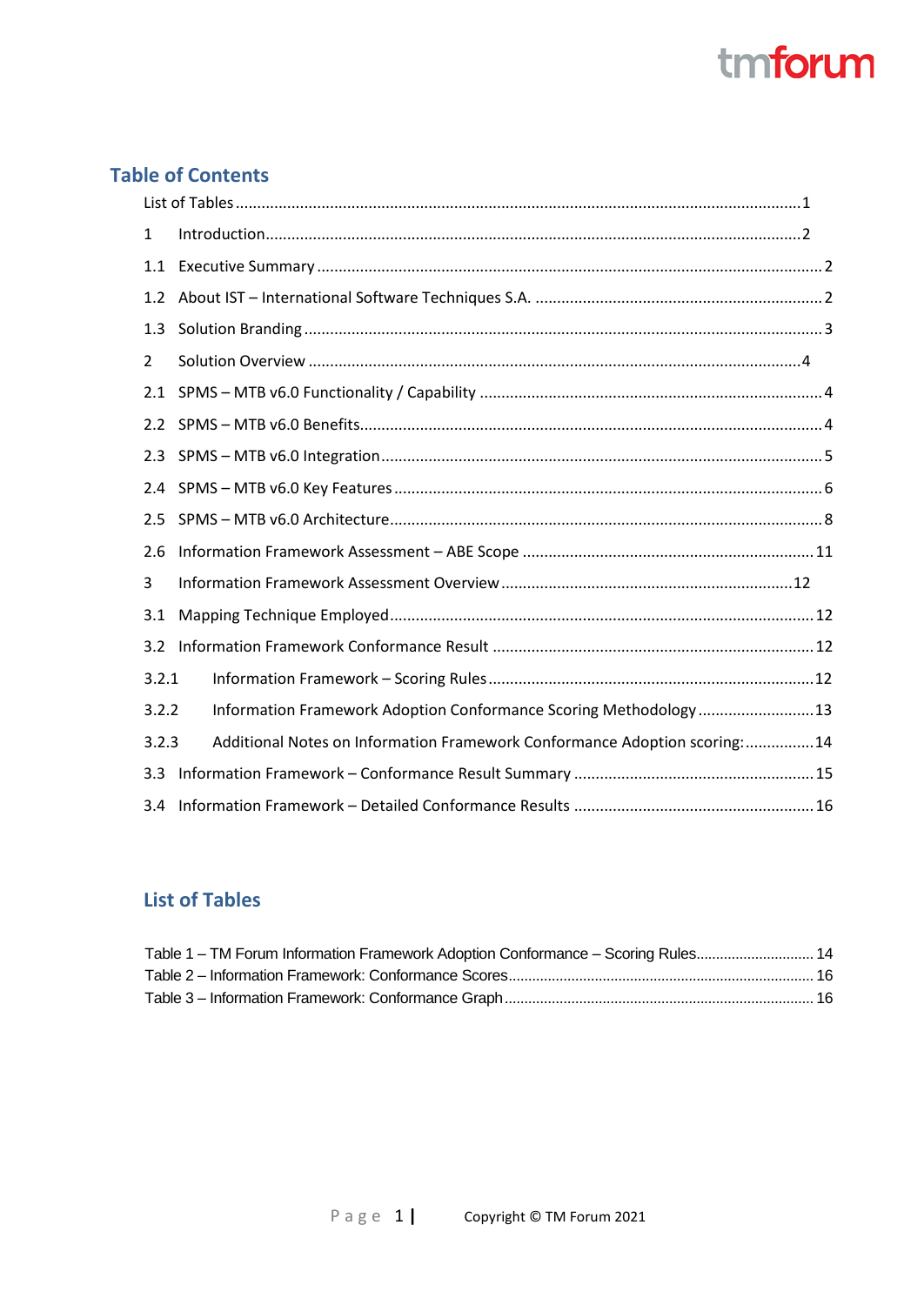# tm**fori m**

#### <span id="page-2-0"></span>**1 Introduction**

#### <span id="page-2-1"></span>**1.1 Executive Summary**

This document provides details of IST's Self-Assessment on its proprietary SPMS – MTB solution, against the following ODA 21.0 components:

#### **Information Framework (SID) version 21.0**

The assessment included a review of the methodology approach to information modeling against the TM Forum Information Framework (SID) according to the specific business entities (ABEs) submitted in scope for the Assessment.

For more information on SPMS – MTB, please contact:

Mr. Vassilis Cranias, Chief Product Officer, IST – International Software Techniques S.A., [vcranias@ist.com.gr](mailto:vcranias@ist.com.gr)

For any additional information on this Frameworx Conformance Certification Report, please contact TM Forum at: [conformance@tmforum.org](mailto:conformance@tmforum.org)

#### <span id="page-2-2"></span>**1.2 About IST – International Software Techniques S.A.**

International Software Techniques S.A. (doing business as IST) is a privately held company of Greek interests, established in 1991.

IST currently functions both as an Independent Software Vendor (ISV) and as a Value-Added Reseller (VAR) for third-party software products and services.

The company is headquartered in Marousi, Athens, Greece. The management team owns 100% of the share capital, allowing the company to pursue a coherent growth strategy.

IST dedicates itself to delivering sophisticated services and solutions for specific, high growth and demanding industries, such as telecommunications, banking & finance, and pharma.

IST primarily addresses the needs of large-sized and Enterprise-level organizations (either private, publicly traded, or multinational), while also offering its services to major international software vendors, I.T. solution providers, I.T. integrators and digital agencies (acting as their designated outsourcing partners).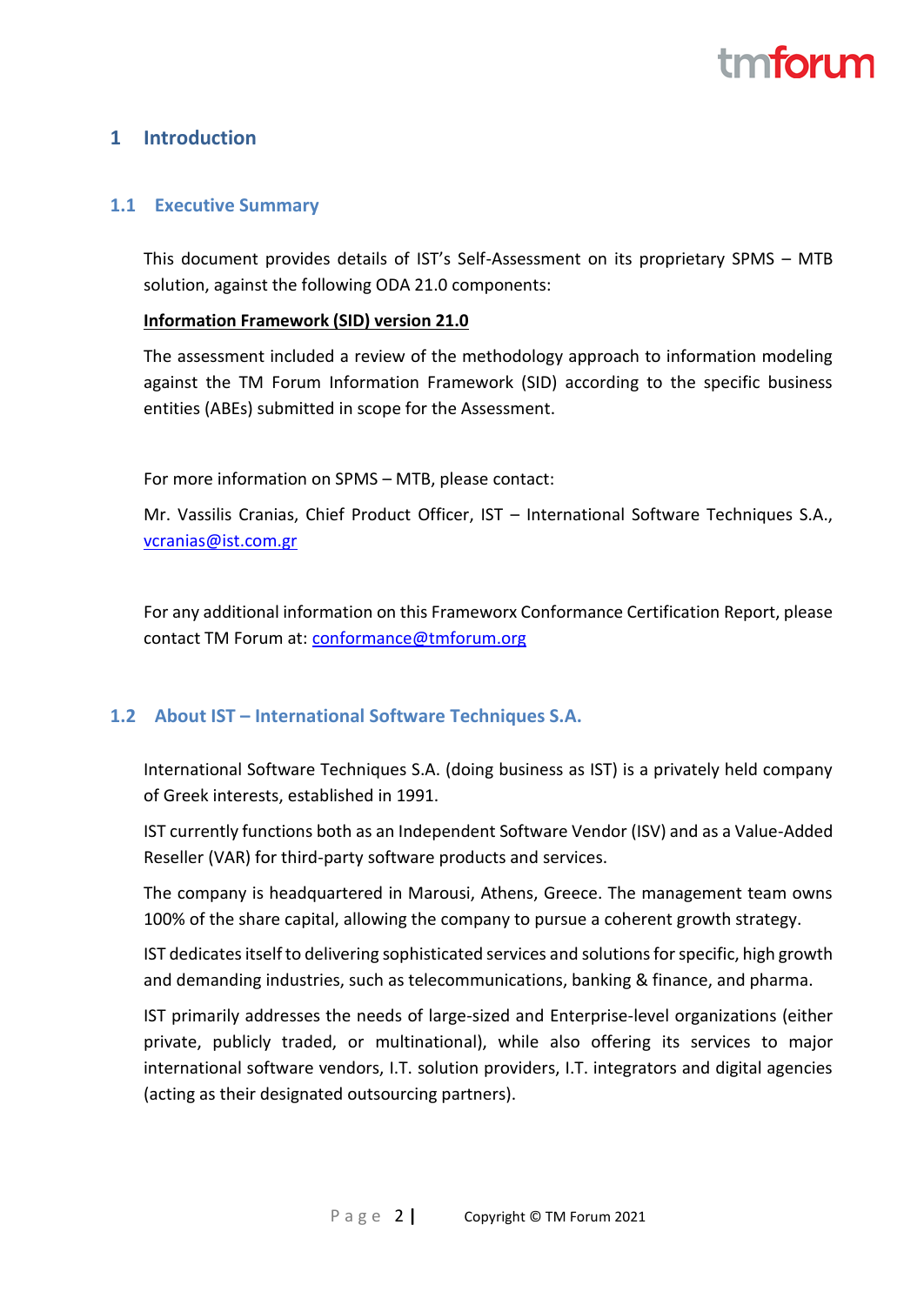

The company is also actively pursuing grants through Greek and European funded research projects.

For more information on the company and its services, please visit:

[www.ist.com.gr](http://www.ist.com.gr/)

#### <span id="page-3-0"></span>**1.3 Solution Branding**

The solution has adopted a dual branding strategy: it's branded as either SPMS or MTB, depending on the client and / or the market it's addressed to.

- **SPMS** (Service & Product Management System) is the mainstream solution branding and the one that is communicated in most markets and clients.
- **MTB** (Master Tariff Book) is an alternative branding with which the solution is marketed to some specific CSPs and markets.

Both brandings (SPMS and MTB) are registered trademarks of IST.

For ease of reference, both brandings are used within this document (i.e., SPMS – MTB).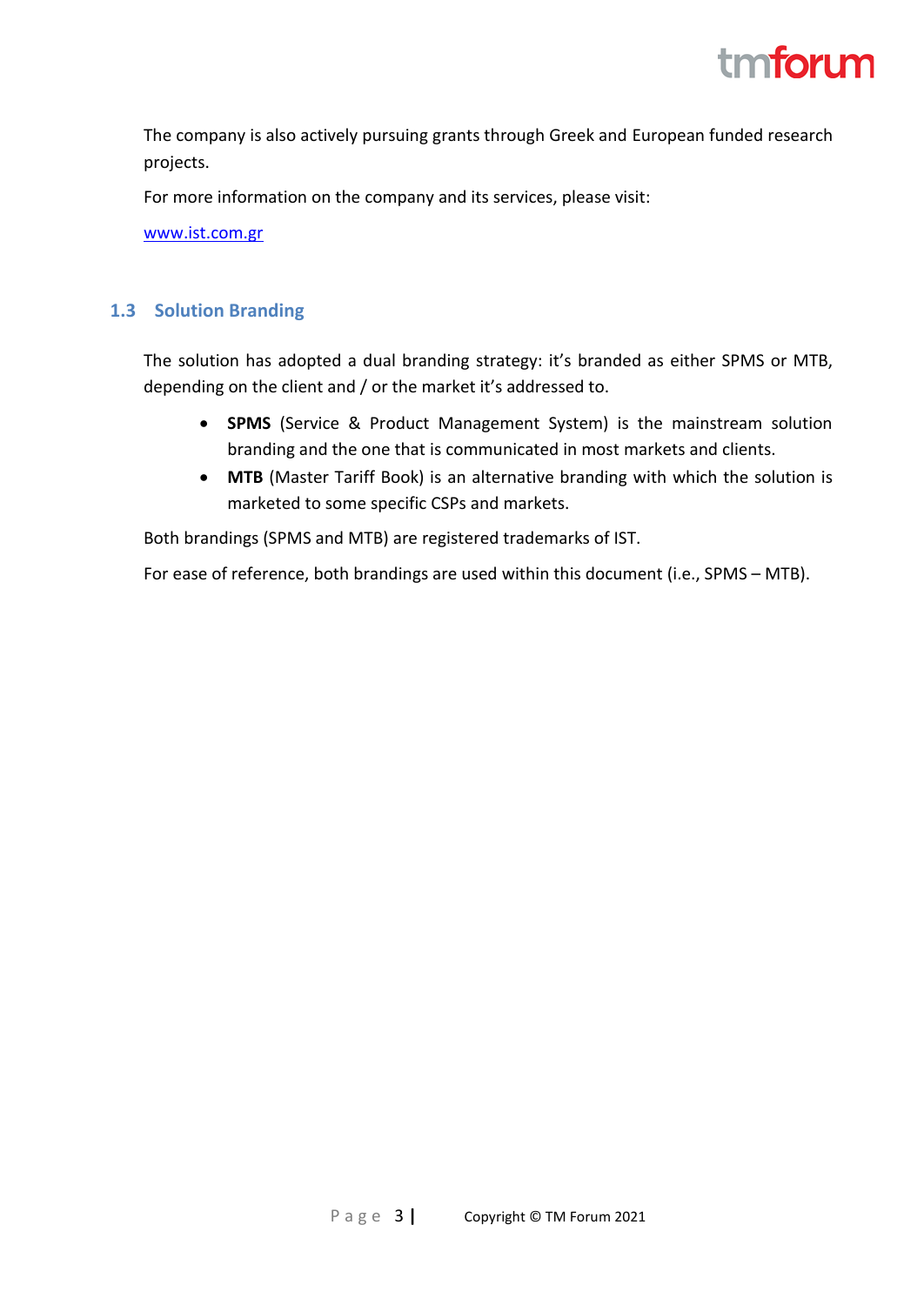# tm**fori m**

#### <span id="page-4-0"></span>**2 Solution Overview**

#### <span id="page-4-1"></span>**2.1 SPMS – MTB v6.0 Functionality / Capability**

The goal of SPMS – MTB is to centralize all processes related with the introduction, management and alteration of Products, Services, Offers, Bundles, Discounts and Promotions for Communication Service Providers (CSPs).

The SPMS – MTB solution functions as a central hub, through which a CSP organizes, monitors and controls one of the most important aspects of its business operations.

SPMS – MTB is a sophisticated and highly proficient Enterprise Product Catalogue (EPC) / Product Lifecycle Management (PLM) solution, which allows a Communication Service Provider (CSP) to have orderly and complete control over its product portfolio.

SPMS – MTB addresses the needs of CSPs seeking to secure and enhance their market positions - moreover, it allows CSPs to understand and effectively manage the underlying product set, while at the same time it enables more flexibility around managing customer preferences and experiences.

SPMS – MTB is a robust and mature solution, which has been in constant development and commercially available since 2003.

It is deployed in a growing number of CSPs worldwide, and is equally capable of supporting mobile telephony, landline (fixed) telephony, Internet services, subscription TV services, leased lines, etc. as well as combinations of the above (double, triple, quadruple play).

#### <span id="page-4-2"></span>**2.2 SPMS – MTB v6.0 Benefits**

The Telecom Operator market currently faces fierce competition which is lowering margins. Moreover, converging technologies are making product differentiation problematic.

Facing these difficulties, CSPs are discovering that delivering innovative, profitable products at a lower cost and in less time is an increasingly demanding task.

SPMS – MTB is about taking control over these challenges and providing CSPs (operating in either developed or developing markets) with the tools to succeed in this ever-changing landscape.

The following is a list of tangible benefits:

• Better and more efficient communication / cooperation between crossfunctional stakeholders.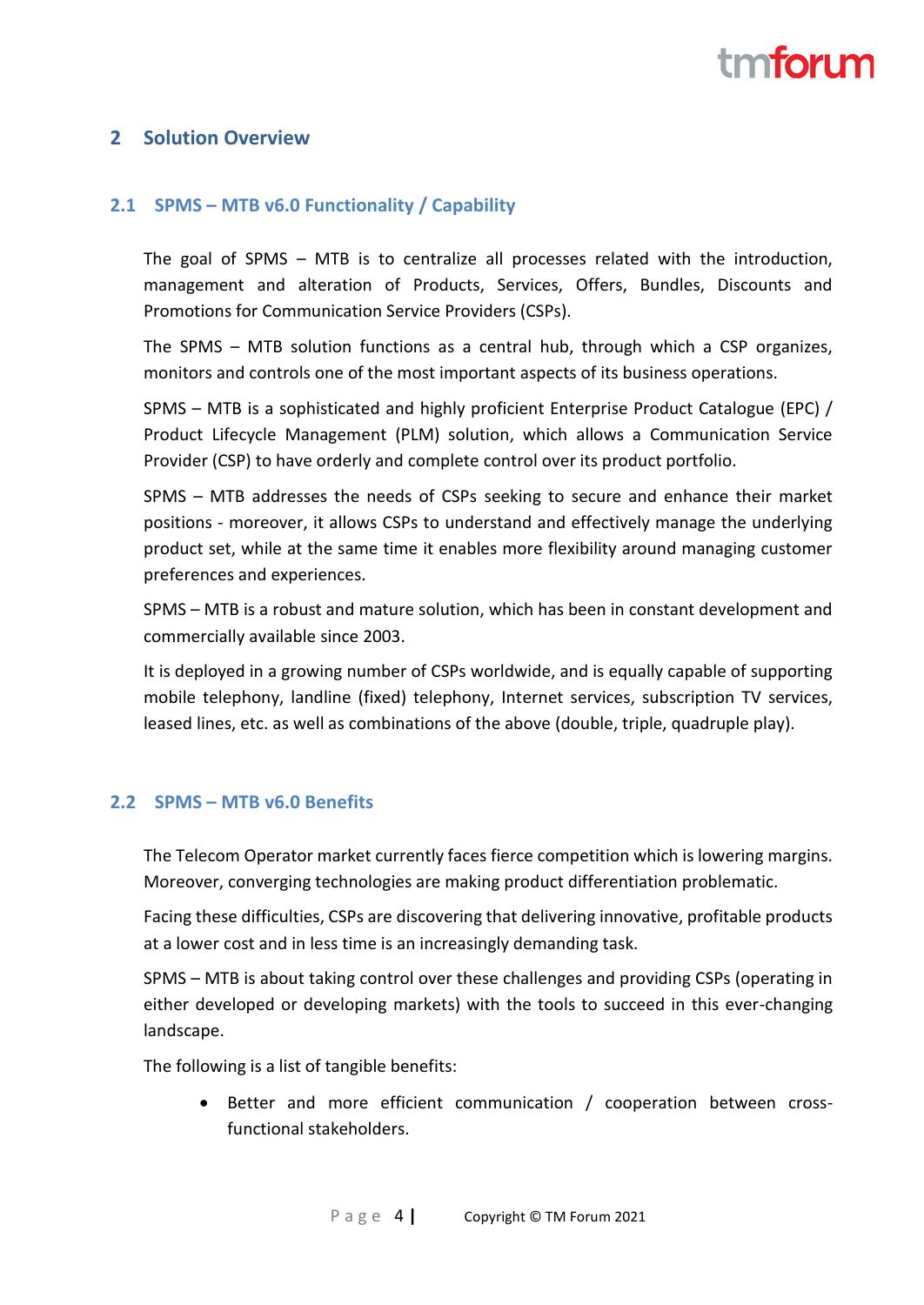

- Rapid response to frequently changing market conditions.
- Introduction / alteration of rate plans and services can be accelerated dramatically.
- Less mistakes, higher productivity, more efficient time management.
- Empowerment of marketing department.
- Centralization of product management.
- Workflow execution optimization.
- Operator compliance with external audits & industry regulations.

#### <span id="page-5-0"></span>**2.3 SPMS – MTB v6.0 Integration**

SPMS – MTB offers significant advantage to a company, but also gives other enterprise systems great value by enabling the sharing of product information throughout the organization.

From product initialization through delivery to final customers, SPMS – MTB can integrate with business operations, trigger innovation, and support new product strategies.

SPMS – MTB functions as a central hub for all CSP departments seeking up-to-date product information.

Indicative involved departments and organizational units are:

- Product Management
- Product Development
- Information Technology
- Financial
- Cost Control
- Customer Care
- Audit
- Regulatory
- Shops / e-Commerce / other sales channels

Moreover, SPMS – MTB feeds business systems with management-approved charging specifications such as:

- Postpaid & Prepaid Billing
- Revenue Assurance
- IVR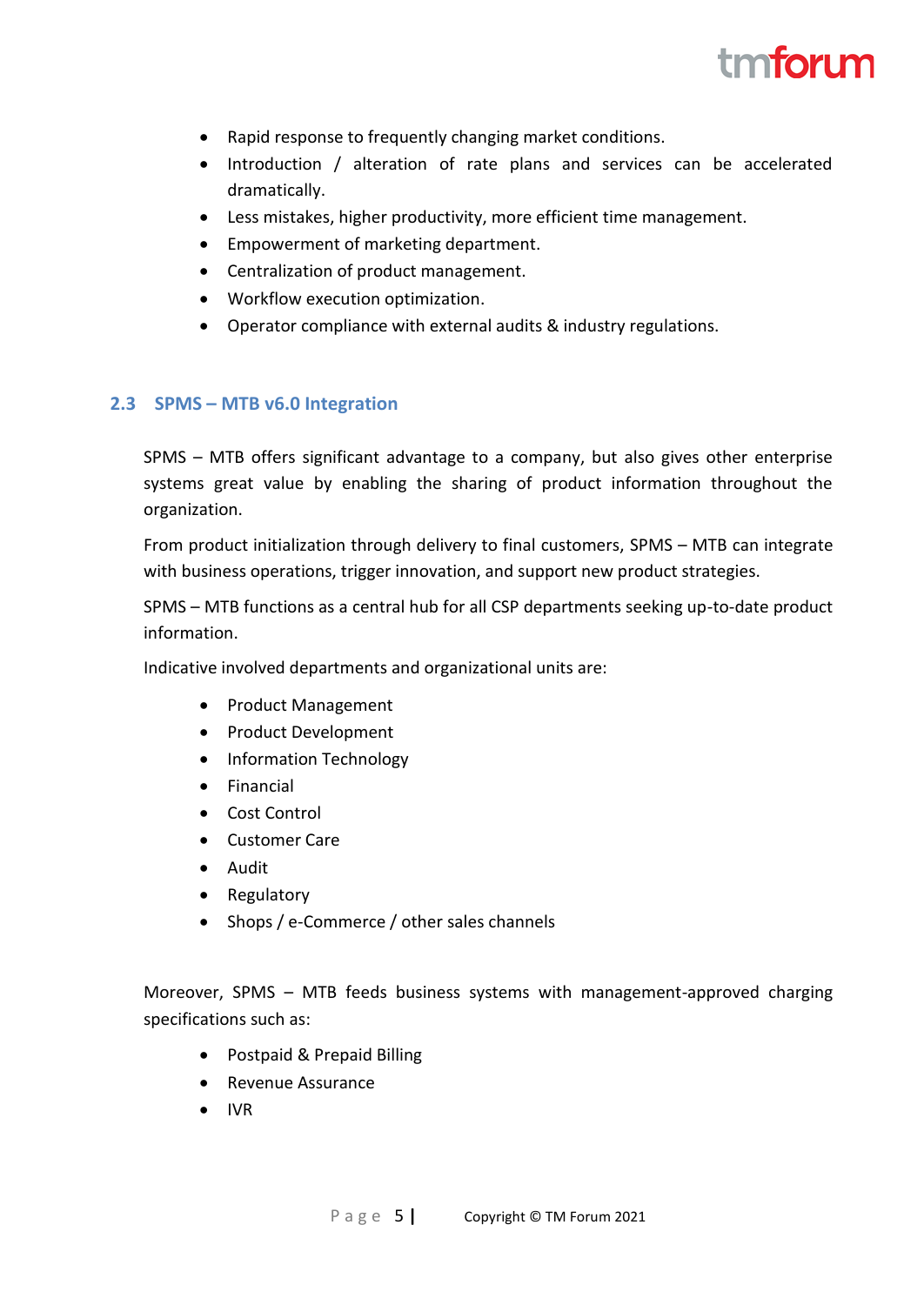# tm**forı m**

- DWH
- ERP
- Intranet / Internet / Extranet
- CRM
- e-Commerce
- Web Site

SPMS – MTB acts as a single repository for all Products and Services, in order to avoid effort and data duplication across departments and systems. By using SPMS – MTB, a CSP can establish a holistic view of all organization processes and comply with industry regulations.

#### <span id="page-6-0"></span>**2.4 SPMS – MTB v6.0 Key Features**

SPMS – MTB is a solution that focuses on the need to do more and faster, as a means to rapidly adapt in an increasingly dynamic business environment.

Furthermore, SPMS – MTB is versatile and flexible, ideally suited to serve the needs of all types of CSPs (mobile telephony, landline telephony, Internet services, subscription TV services, leased lines, etc.).

#### • **A Flexible Architecture**

- $\circ$  SPMS MTB adopts a flexible architecture, where it can be integrated with different customer / third-party platforms, while it consists of the SPMS – MTB Core (the basic offering) as well as several add-on modules that the customer can procure independently, depending on his business needs.
- **Single Point of Entry & Access**
	- $\circ$  SPMS MTB provides a single point of entry and single point of access to the master product and service data, through which users can perform all the Product Lifecycle Management processes necessary to centrally manage (i.e., create, modify, delete, launch, maintain and retire) the full catalogue of product offerings and underlying services and devices.
- **Interfacing with Third Party Platforms**
	- o SPMS MTB provides the necessary product data integration infrastructure to interface product and service data to the BSS and OSS applications (e.g., CRM, Billing, Order Management, SDP, Provisioning, Online Portals) in a structured, automated, and efficient fashion, through the SPMS – MTB API.
	- o The SPMS MTB API exposes Core repository up-to-date information to the integrated systems. The integration is implemented using web method calls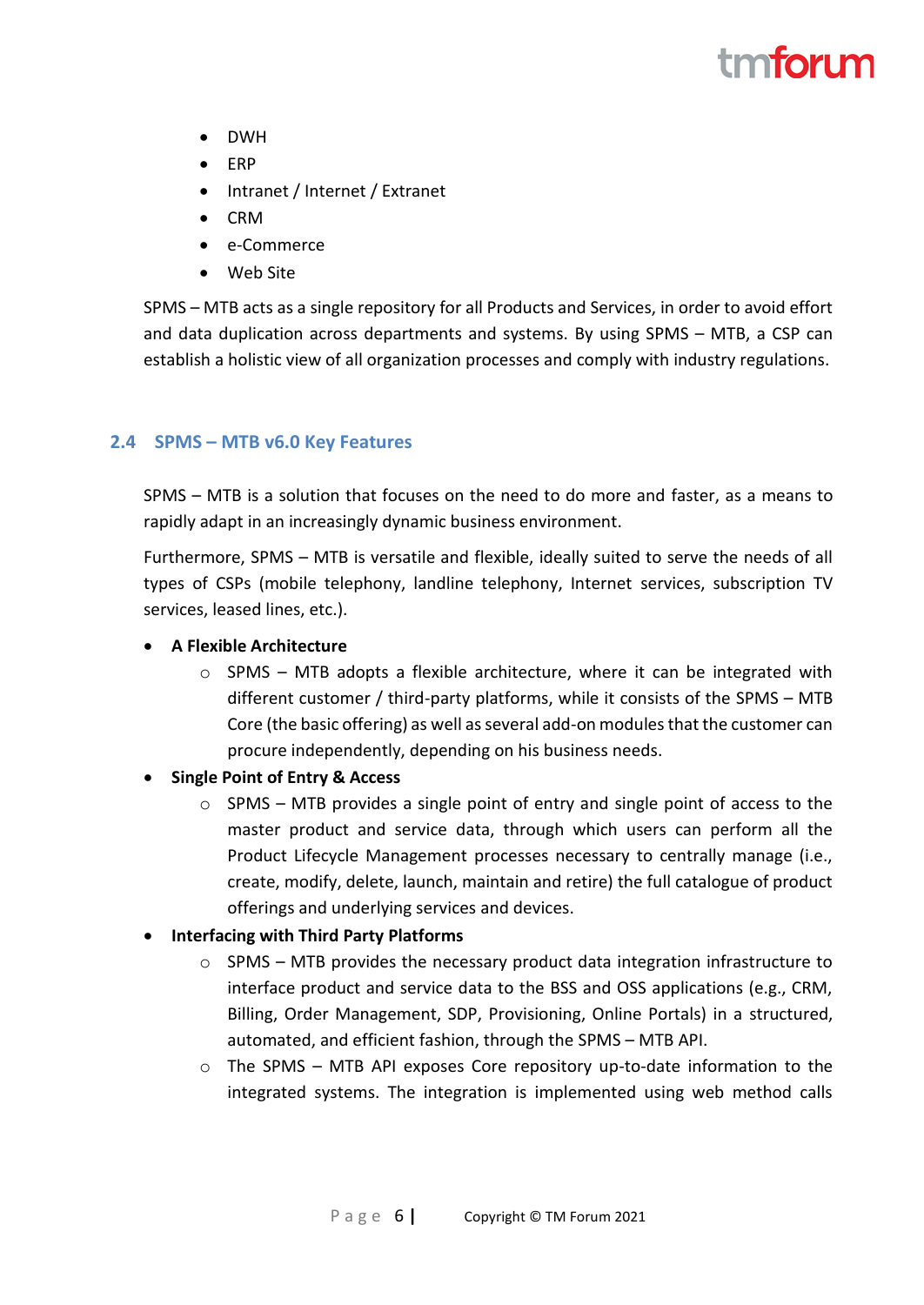

(SOAP or RESTful) to the API. Additionally, the SPMS – MTB API module provides a file generation module where information can be retrieved in ASCII format.

- **Solution Deployment**
	- $\circ$  SPMS MTB is currently available as an On-Premises offering, deployed on physical and / or virtual serves situated in one or more customer data centers (either locally or internationally).

#### • **Timely Implementation**

- o On a deployment and implementation level, SPMS MTB adopts a straightforward and timely process.
- $\circ$  It offers a rapid time-to-implementation, thus reducing overall implementation costs, while making it ideal for environments where time constraints are tight.

#### • **Straightforward Licensing Model**

- $\circ$  SPMS MTB adopts an easy to understand and procure licensing model which does not place unnecessary restrictions on its use.
- $\circ$  SPMS MTB is licensed on a CSP level (without any restrictions on the number of users, products, server(s) configuration etc.) while it is competitively priced and offers a significantly lower TCO in relation to comparable solutions.

#### • **Competent Support Services**

- o SPMS MTB is backed by a wealth of services, offered by in-house engineers, business analysts, technical support, and training personnel.
- $\circ$  A full range of support services is available at a commonly defined and agreed SLA.

#### • **A Bespoke Solution for Communication Service Providers**

- $\circ$  SPMS MTB is not a "plain vanilla" solution; it can be easily customized to meet customer preferences.
- o Versatile and flexible, ideally suited to support the CSP need for rapid delivery of targeted product offerings.
- $\circ$  SPMS MTB incorporates the Telecom Industry's business trends and best practices and has a proven track record of successful deployments.
- $\circ$  SPMS MTB is built from the ground up in accordance with the Communication Service Providers' processes.

#### • **Business Process Automation**

- o Streamlines the process of communicating, approving, and implementing Products, Services, Offers, Bundles, Discounts, and Promotions.
- o Triggers automatic update of charging information on CSP's Web Site upon new Rate Plans / Services implementation or modification of the existing ones.
- $\circ$  Workflow support; using the SPMS MTB workflow module or by integrating SPMS – MTB with a CSP's existing workflow mechanism.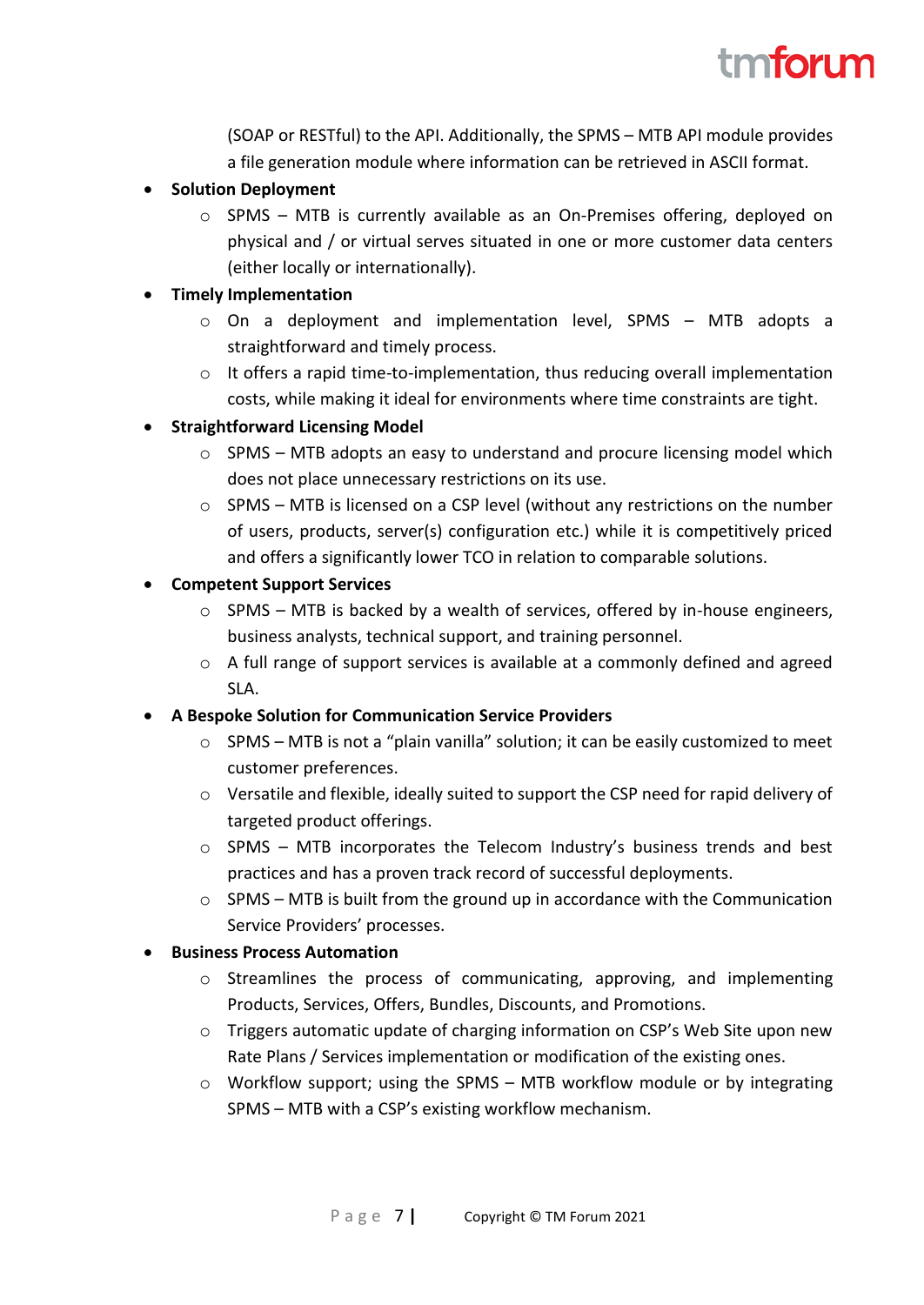### tm**forı m**

#### • **Product Management Tools**

- $\circ$  Supports complex user defined product structures and charging strategies.
- o End users can modify any aspect of product information through parameterization forms.
- o Large number of pre-defined templates and configuration for the telecom market.
- o Fully customizable supports user defined structures and characteristics.
- o Tools for massively updating charging information across products.
- o Embedded version control.
- o Embedded Document Management functionality for all Product Lifecycle related documents.

#### • **Reporting**

- o Advanced reporting mechanisms.
- o Comparative tools for market and competition analysis.
- o Full history of product modifications.

#### • **Security**

- o Advanced security and auditing features.
- o Domain, User / Role, Category, Department, and Product-level security.
- o System architecture.
- o User-friendly, Ajax enabled web-based, thin-client environment.

#### • **Integration with Heterogeneous Systems**

- o Workflow support.
- **Detailed Billing Cost Calculation**
	- $\circ$  Ability to calculate / project the billing cost of each subscription precisely, by taking into consideration all relevant tariff costs, surcharges, discounts, and other fees.

#### • **Advanced Business Rules**

- o Ability to create dynamic rules for each dynamically defined field.
- $\circ$  Advanced Business Rules helps drive product personalization, advanced bundling and configuration, complex offers, and more.

#### <span id="page-8-0"></span>**2.5 SPMS – MTB v6.0 Architecture**

SPMS – MTB is a proven and mature solution that has a successful track record of deployments and is in active development since 2003.

SPMS – MTB consists of SPMS – MTB Core (the basic offering), as well as, several add-on modules that the customer can procure independently, depending upon his business needs.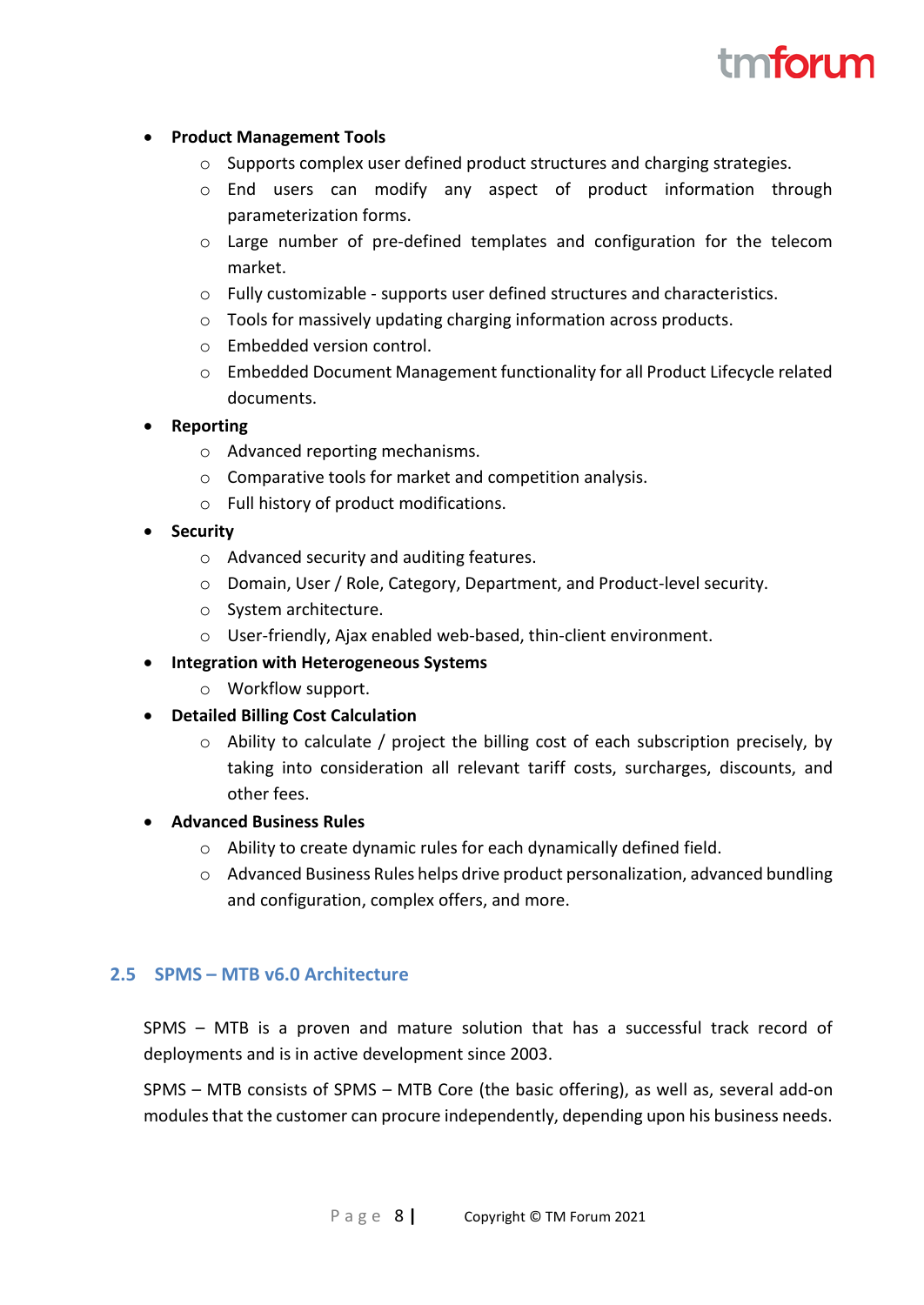#### **Core Module**

The SPMS – MTB Core module is the base repository where end users can manage their products. The SPMS – MTB Core module also incorporates the following sub modules:

- Web Interface, where the end-users manage SPMS MTB information.
- Security / Administration Module.
- Reporting Module.
- SPMS MTB API: Exposes Core Repository up-to-date data to the integrated Systems. The integration is implemented using web method calls (SOAP or RESTful) to the API. Additionally, API module provides a file Generation module where information can be retrieved in ASCII format.

#### **Additional Modules**

- **Workflow Module:** Provides the required functionality in order to build and manage approval paths.
- **Revenue Assurance Module:** Module that imports CDRs, utilizes data and rerates all events using original-approved product charging specifications defined by Product Managers in SPMS – MTB.
- **Web Site Module:** Automates the process of publishing and effortlessly keeping up-to-date charging information of Rate Plans and Services on the Operator's Web Site.
- **Customer Care Module:** The Customer Care module provides advanced search functionality for retrieving detailed information regarding Rate Plans and Services. Information is transformed based on Customer Care Department needs (Commercial Info). Additionally, the module provides Offer Building functionality and Proration Calculation for Rate Plan transfers.
- **Cost Control Module:** The Cost Control module provides advanced search functionality for retrieving detailed information regarding Rate Plans and Services for Cost Control Department.
- **GSMA Module:** Provides management of numbering Plans of Global Operators. Information is used for Zoning and Revenue Assurance Module.
- **IFRS Module:** The IFRS module generates financial reports based on International financial reporting standards (IFRS). The module imports new/renewal customer contract info by ordering System on a daily basis and generates monthly revenue projections per contract based on contract duration, offers, discounts, subsidy and Devices.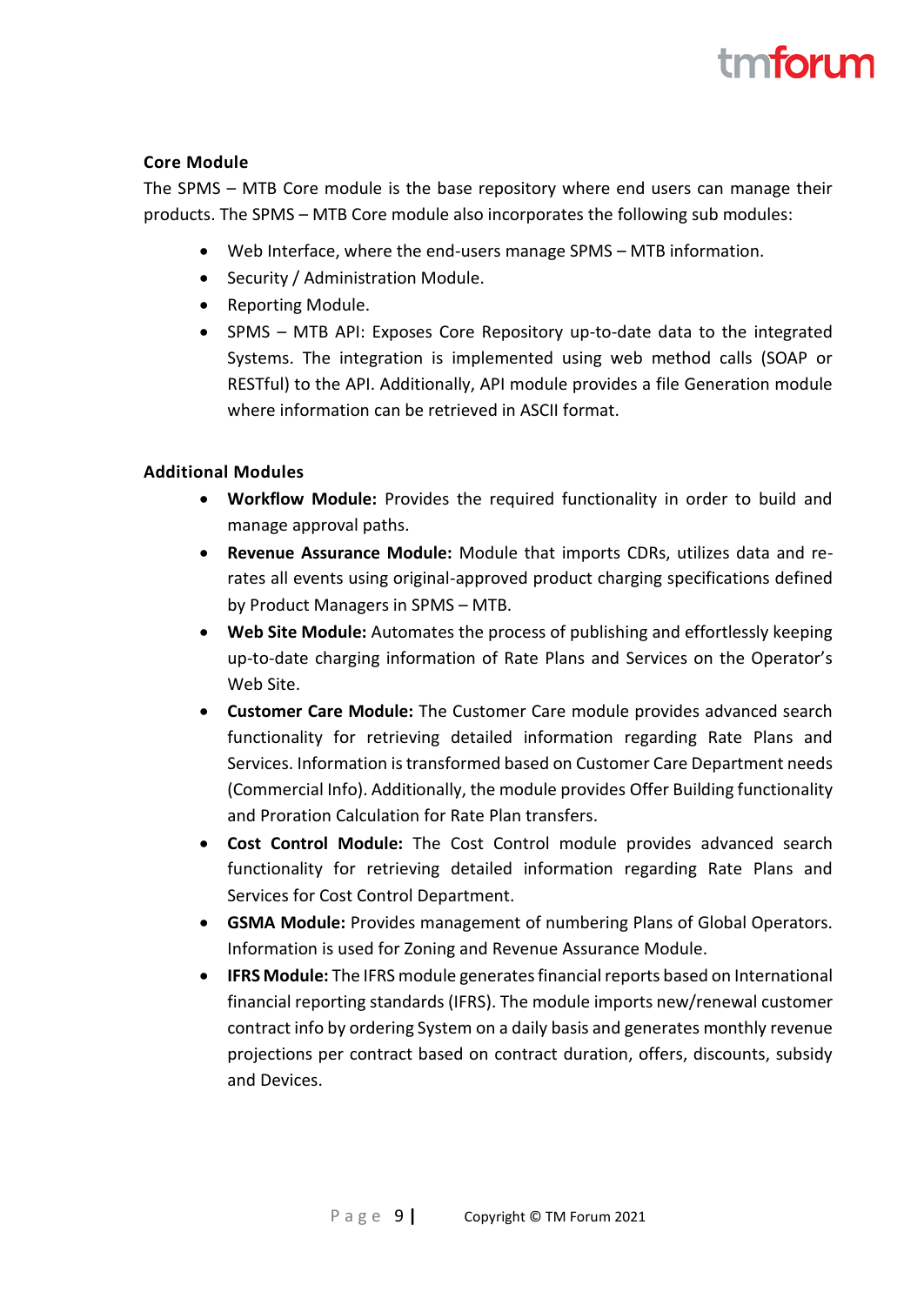

- **e-Commerce Module:** The module provides product and service charging information to e-Commerce platform. Information is generated based on ordering journeys along with the required data transformation for end customers.
- **RCN module:** Provides the required functionality in order to generate custom messages for Roaming Customers. When customers travel abroad and connect to a foreign CSP network, they receive an SMS with prices related to outgoing, incoming, and local traffic.

#### **Integration Modules**

Several SPMS – MTB modules have been implemented (using the SPMS – MTB API) in order to integrate with heterogeneous systems. These modules currently are:

- OpenAPI integration module
- Revenue Assurance integration module
- IVR integration module
- Workflow integration module
- FileAPI integration module
- Landing Page module
- DWH integration module
- Postpaid billing integration module
- SOA / ESB integration module
- Prepaid billing integration module
- ERP integration module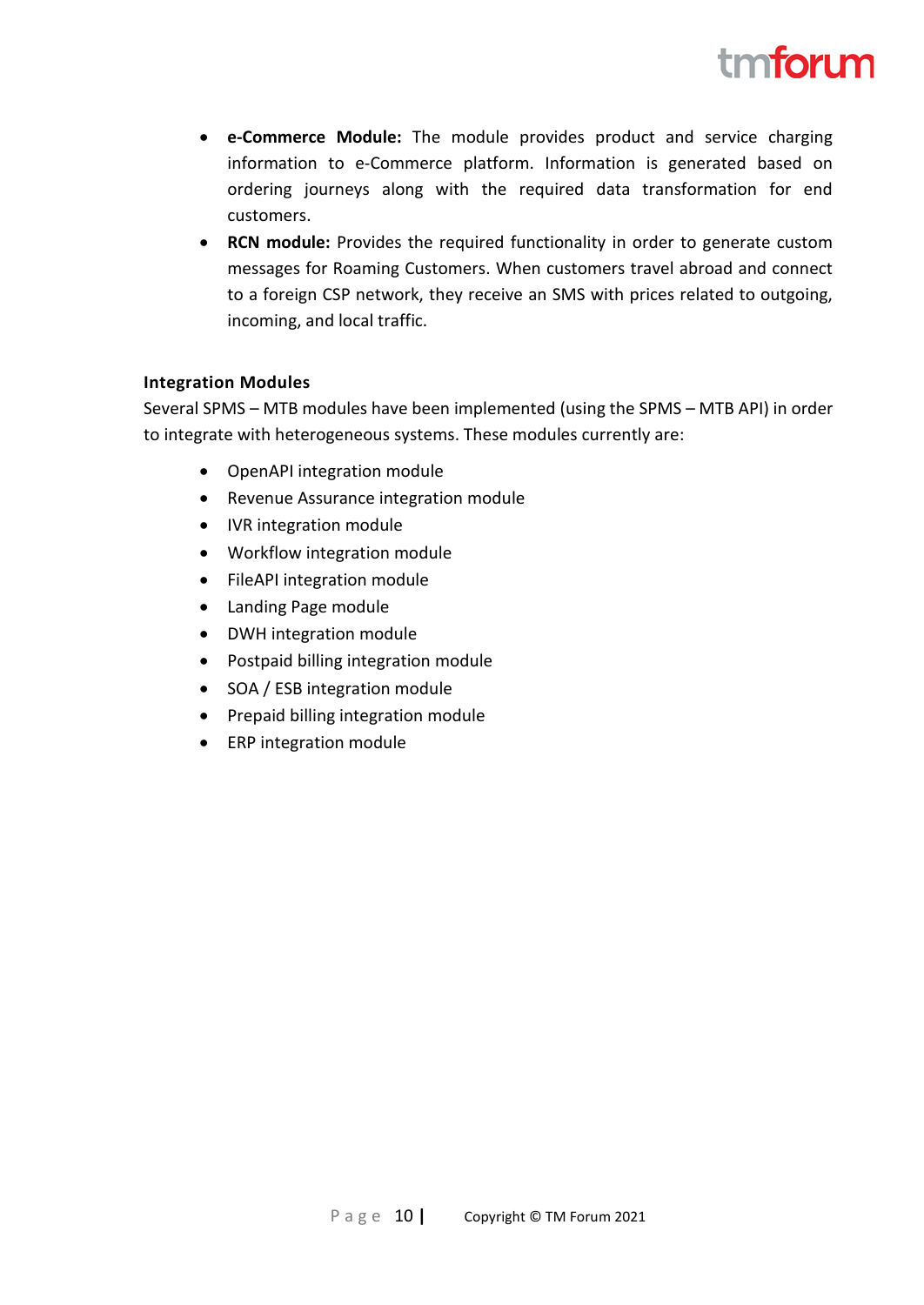#### **2.6 Information Framework Assessment – ABE Scope**

The following diagram illustrates the Information Framework ABEs that were presented in scope for Certification.

#### <span id="page-11-0"></span>**Common Domain Market Sales Domain Account ARE** ent ARF Market & Sales<br>Strategy Plan ABE Marketing Campaig Sales Channel ARE Acres Contact Lead<br>Prospect ABE Market Sales<br>Forecast ABE Market Sales Ro Market Sales<br>Statistics ABE larket Segm<br>ABE **Customer Domain Customer Rill Ing** er Int<br>ABE Customer Bill ARE **Applied Customer**<br>Billing Rate ABE mer Prob<br>ABE or Roles ABS **Son ARE** ARE Level Agre ARE Capacity ABE Calendar Aftill **Product Domain** ilag A Communication<br>Interaction ABE Product Test ARE Loyalty AP uct Specifi ABE З  $\mathbf T$ Configuration and<br>Profiling ABE **Location ARE Service Domain** Service Roles ABE Service AR Service<br>Configuration ABE Service Order ARS Service Perfor Service Problem<br>ABE Service Specification<br>ABE Service Strategy &<br>Plan ABE Service Test ABE Service Usage ABE Metric ABE Party ABE TIP Service<br>Management ABE Party Privacy ABE Performance ABE Policy ABE Project2 ABE **Resource Domain** Resource ABE source Roles ABE Resource Test ABE Resource Order ABE Resource<br>pecification ABE esource Strategy &<br>Plan ABE Resource<br>Configuration ABE Resource<br>Performance ABE Resource Topology Resource Trouble<br>ABE  $\overline{+}$ **Root Busines**<br>Entities ABE **Test ABE** Resource Usage Users and Roles<br>ABE **Usage ABE Business Partner Domain** Applied Party Billing<br>Rate ABE Partner Roles ARE **Party Account ABE Party Bill ARE** Party Product<br>Specification and<br>Offering ABE Supplier Roles ABE (#) Number of ABEs in scope **Enterprise Domain** Enterprise<br>Effectiveness ABE Enterprise Risk ABE Enterprise Roles Finance ABE Workforce ABS

**Information Framework (SID) - v21.0 – SPMS – MTB v6.0 – Conformance Footprint**

<span id="page-11-1"></span>**Figure 1 – Level 1 ABEs – SID coverage for SPMS – MTB v6.0 Conformance Assessment**

P a g e 11 **|** Copyright © TM Forum 2021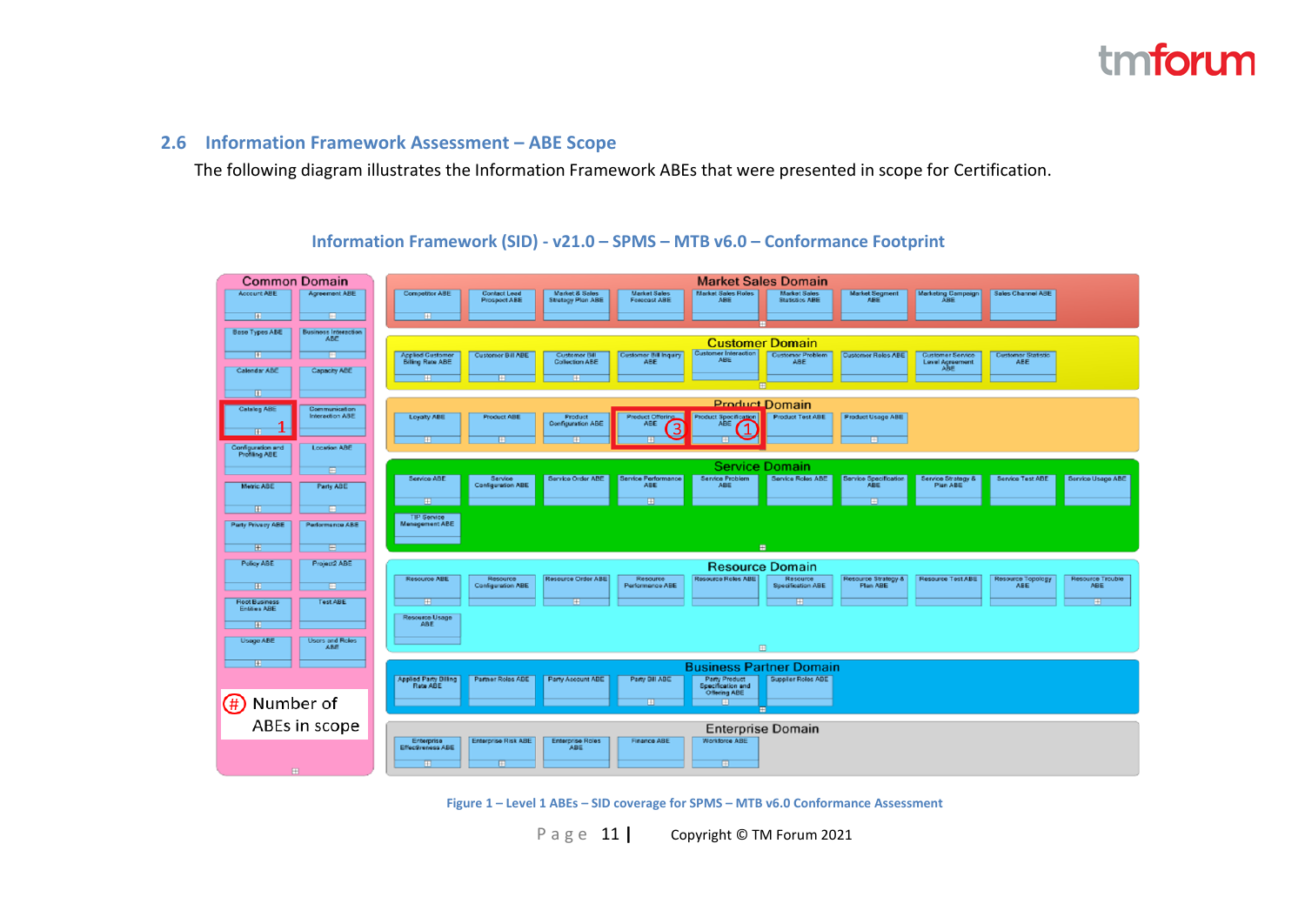## tm**tori m**

#### <span id="page-12-0"></span>**3 Information Framework Assessment Overview**

#### <span id="page-12-1"></span>**3.1 Mapping Technique Employed**

The certification scope defines the list of Information Framework (SID) ABEs (Aggregate Business Entities) for which mapping support is reviewed during the assessment. For each of the ABEs defined in scope for the assessment, the organization undergoing the assessment must map their information model to the core entities and dependent entities and the required and optional attributes for each entity, as defined in the SID model, according to what is supported for the product/solution under assessment.

For a view of the ABEs that were submitted in scope for conformance certification, please refer to Figure 1 – Level 1 ABEs – SID coverage for SPMS – MTB v6.0 [Conformance](#page-11-1) [Assessment](#page-11-1) on page [11.](#page-11-0)

#### <span id="page-12-2"></span>**3.2 Information Framework Conformance Result**

This Section details the Scores awarded to reflect Conformance of SPMS – MTB v6.0 to the Information Framework components release 21.0.

#### <span id="page-12-3"></span>**3.2.1 Information Framework – Scoring Rules**

Between 2013 (Frameworx 14.0) and the end of 2017, TM Forum applied a combined scoring method based on two different categories of conformance scoring:

- **1.** Information Framework Maturity
- **2.** Information Framework Adoption

Starting on the 1st of January 2018, only one method has been retained instead of these two scoring methods (Maturity + Adoption). The use of two different methods made interpretation and understanding difficult and ambiguous for many of our members, on the ground of such experience, the TM Forum decided to keep only the "Adoption" scoring method and discard the "Maturity" scoring method.

**Adoption scoring** ensures a good balance between qualitative and quantitative criteria on SID conformance criteria. The adoption scoring method consists of a range of scores from 1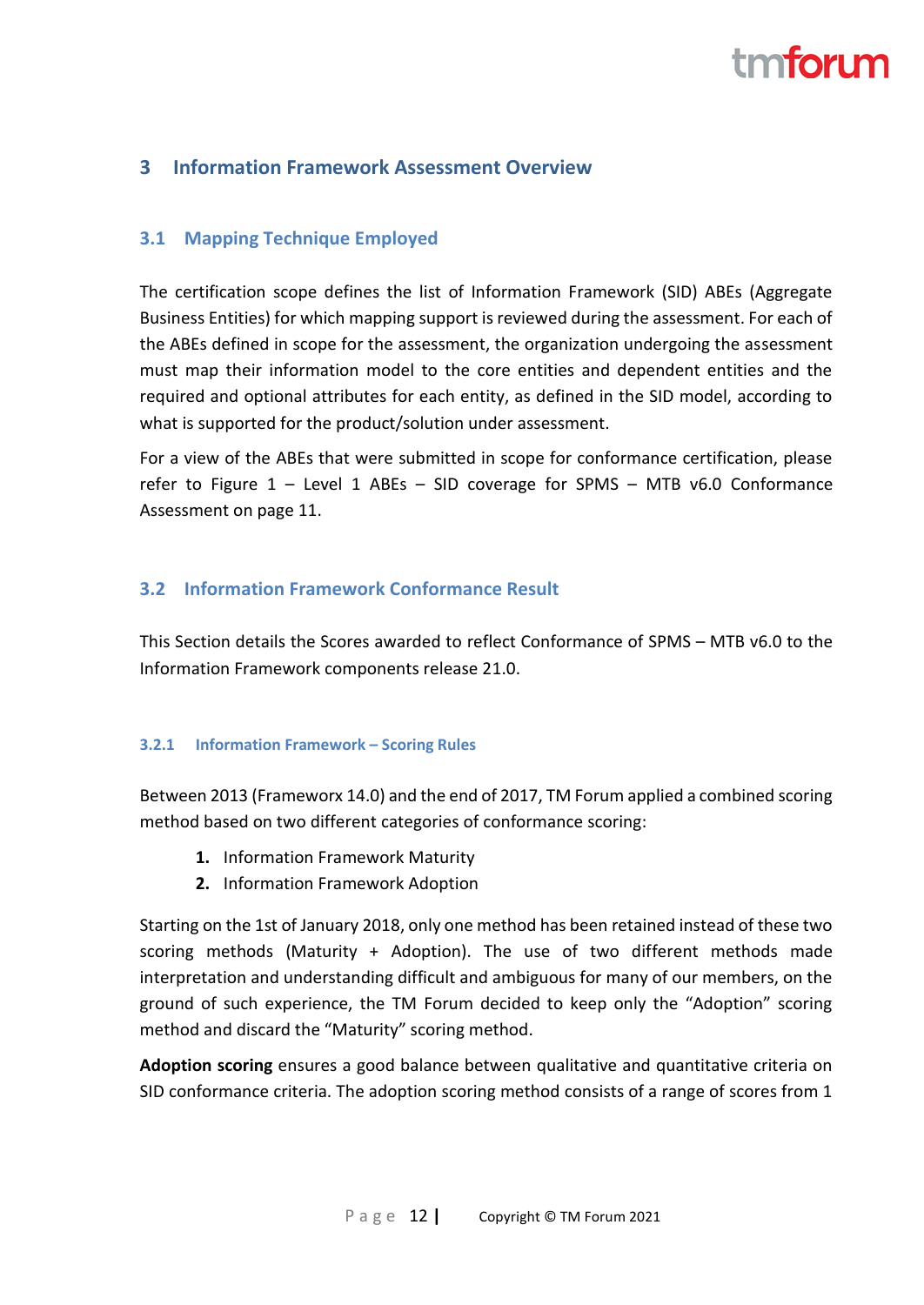

to 10 which makes it intuitive and fair, it is also based on weighted criteria e.g., core element, dependent, required, optional, etc.

This section provides further details about the **Adoption** scoring method.

#### <span id="page-13-0"></span>**3.2.2 Information Framework Adoption Conformance Scoring Methodology**

As of Frameworx 14.0 based Conformance Assessments, to recognize the overall adoption of the Information Framework SID Information model, the Information Framework Adoption Scoring system was introduced to complement the Maturity Levels that have been used since the launch of the Frameworx Conformance Program.

Information Framework Adoption scores are granted based on the detailed scoring guidelines outlined in [Table 1](#page-14-1) below.

Adoption conformance is based on an accumulative scoring system - i.e., scores are awarded for each element of an ABE to give an overall total Adoption score for the ABE – with elements in this context defined by core & dependent entities and required and optional attributes for both category of entity.

The scores for each element are calibrated according to relative weightings, according to the significance of each element e.g., core entity having higher weighting than dependent entities and required attributes having higher weighting than optional attributes. The relative weightings for each ABE 'element' are indicated in Table 1 – TM [Forum Information](#page-14-1)  [Framework Adoption Conformance](#page-14-1) – Scoring Rules [Table 1](#page-14-1) below.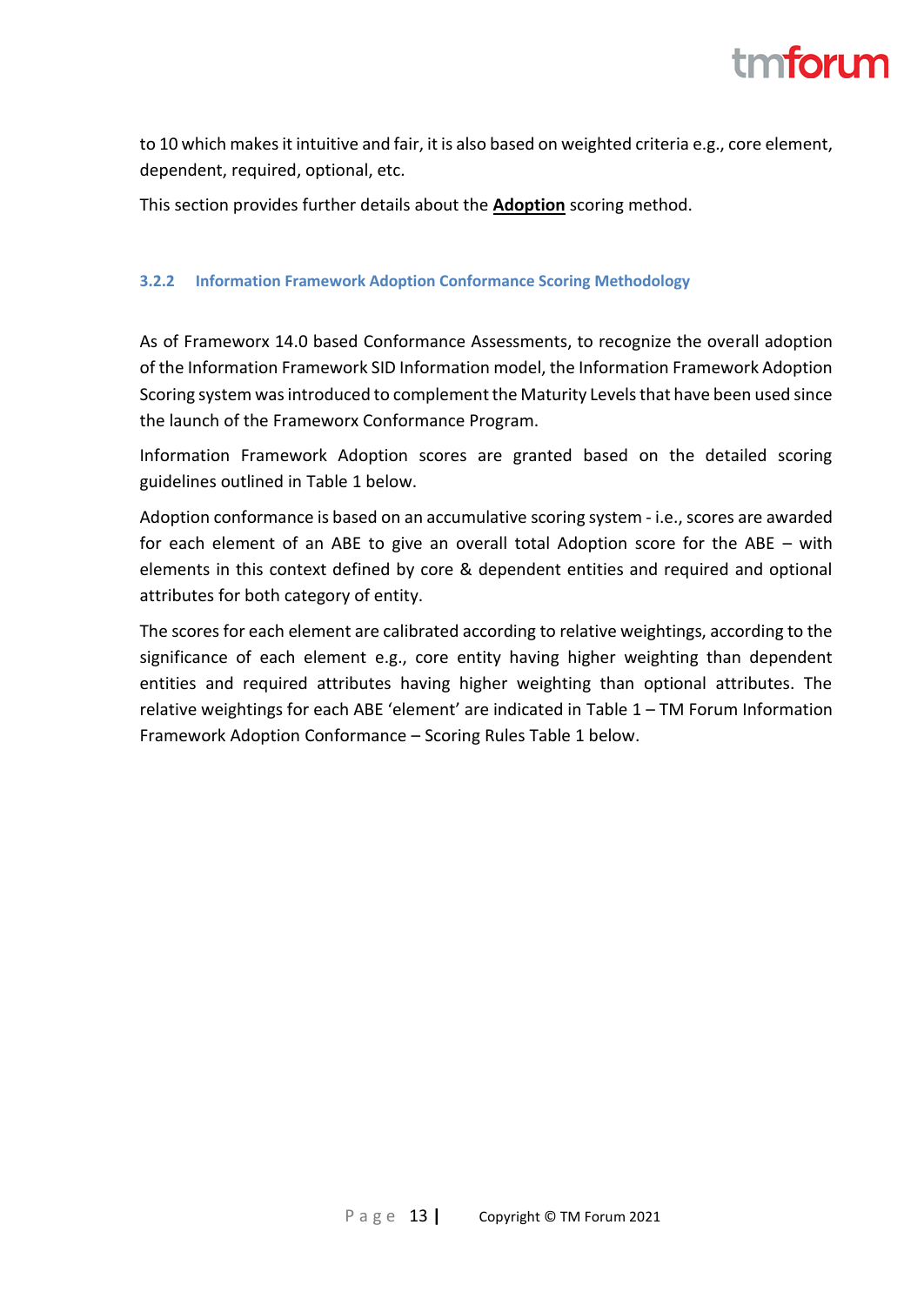<span id="page-14-1"></span>

| <b>SID Component</b>                                  |                                                                  |                                                            | <b>Weighted Scoring Calculation</b>                                       |                                                      |                                                         |                                             |  |
|-------------------------------------------------------|------------------------------------------------------------------|------------------------------------------------------------|---------------------------------------------------------------------------|------------------------------------------------------|---------------------------------------------------------|---------------------------------------------|--|
|                                                       | Lowest Level ABE                                                 |                                                            |                                                                           | Equivalent - 1 score point                           |                                                         |                                             |  |
| Core Entity                                           |                                                                  |                                                            |                                                                           | Equivalent - 2 score points                          |                                                         |                                             |  |
| Core Entity Required Attribute                        |                                                                  |                                                            | % equivalent * 2<br>[Must support min 50% of Required Attributes]         |                                                      |                                                         |                                             |  |
| Dependent Entity                                      |                                                                  |                                                            | % equivalent * 1.5                                                        |                                                      |                                                         |                                             |  |
| Dependent Entities - Required Attributes              |                                                                  |                                                            | % equivalent * 1.5                                                        |                                                      |                                                         |                                             |  |
| Core Entity - Optional Attributes                     |                                                                  |                                                            | % equivalent * 1.2                                                        |                                                      |                                                         |                                             |  |
| Dependent Entity - Optional Attributes                |                                                                  |                                                            | % equivalent * 0.8                                                        |                                                      |                                                         |                                             |  |
|                                                       |                                                                  |                                                            | <b>Adoption Conformance Score Graduation</b>                              |                                                      |                                                         |                                             |  |
| <b>Joseph and Thread Print</b><br>$Section = 1.00$ 31 | <b>Very Low</b><br>Conformance<br>$[3.0 <$ Score $\leq$ =<br>4.0 | <b>Low Conformance</b><br>$[4.0 <$ Score $\leq$<br>$5.0$ ] | <b>Medium</b><br><b>Conformance</b><br>$[5.0 <$ Score $\leq n$<br>$6.0$ ] | <b>High Conformance</b><br>[6.0 < Score <<br>$8.0$ ] | <b>Very High</b><br>Conformance<br>[8.0 < Score < 10.0] | <b>Full Conformance</b><br>$[Score = 10.0]$ |  |

#### **Table 1 – TM Forum Information Framework Adoption Conformance – Scoring Rules**

1. The score values for each SID component are added together to get the overall Adoption Conformance score.

2. If 50% of of the required attributes of Core entities are not supported, scores for following components are not applied as Adoption Conformance requires conformance to 50% of the required attributes of Core entities.

3. Adoption Score versus Maturity Level: Using the scoring category to recognise SID adoption, an assessed ABE for which there is equivalence to 2/3 required core attributes and 8/10 dependent entities would be awarded Maturity Level Score = 2.5 (Very Low Confomance) & Adoption Conformance score = 5.2 (Medium Conformance).

#### <span id="page-14-0"></span>**3.2.3 Additional Notes on Information Framework Conformance Adoption scoring:**

- **1.** For each level, according to what is required, a value is calculated based on the percentage of entities/attributes supported - as appropriate. This will result in a decimal figure (rounded to one decimal place).
- **2.** Adoption Scoring is based on the progressive scoring schema from the former "Maturity" scoring; however, it provides additional flexibility in-so-far as it allows to score all attributes and entities in an assessed ABE. In the former "Maturity" scoring, when not all required attributes of the Core Entity were supported, the Maturity Level score would not progress to the next level, regardless of conformance to other "subordinate" components of the ABE (e.g., dependent entities, optional attributes). "Adoption" scoring fixes this constraint as it provides a weighting mechanism to score all elements supported, regardless of the absence of the core entity or/and required attributes.
- **3.** A **core business entity** is an entity upon which other entities within the ABE are dependent. For example, Service in the Service ABE. A model should strive to attain as high a level of Information Framework (SID) conformance as possible. A core entity is also an entity whose absence in the ABE would make the ABE incomplete.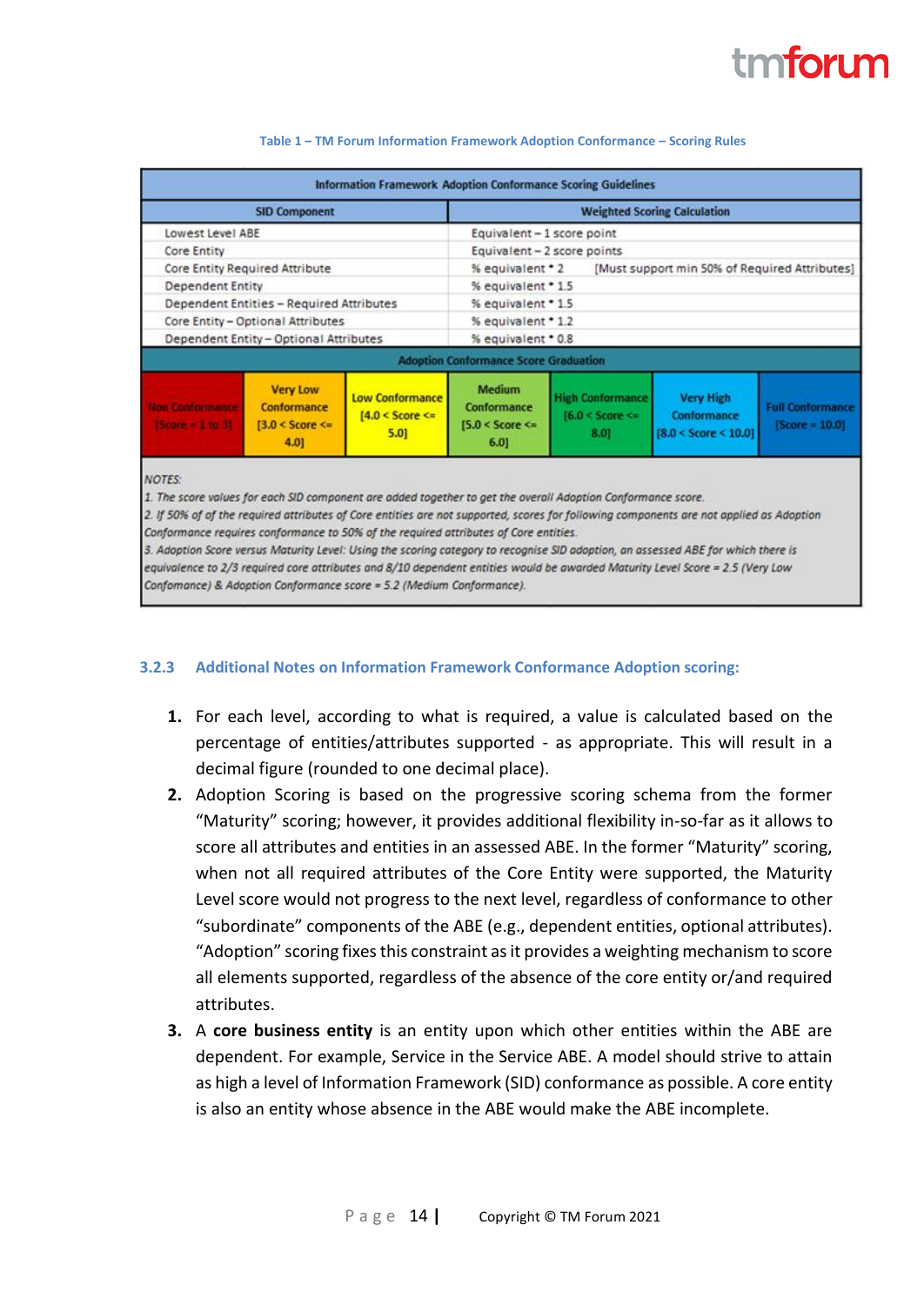

- **4.** A **dependent entity** is one whose instances are dependent on an instance of a core entity. For example, a ServiceCharacteristic instance within the Service ABE is dependent upon an instance of the Service entity.
- **5.** The score values for each SID component are added together to get the overall Adoption Conformance score.
- **6.** If 50% of the required attributes of Core entities are not supported, scores for following categories are not applied as Adoption Conformance requires conformance to 50% of the required attributes of Core entities.

#### <span id="page-15-0"></span>**3.3 Information Framework – Conformance Result Summary**

The following sections provide the summary results of the Information Framework Adoption scores granted to the ABEs presented in scope for the assessment.

Each ABE was measured using the Information Framework (SID) conformance scoring guidelines as described in section [3.2.2 above.](#page-13-0)